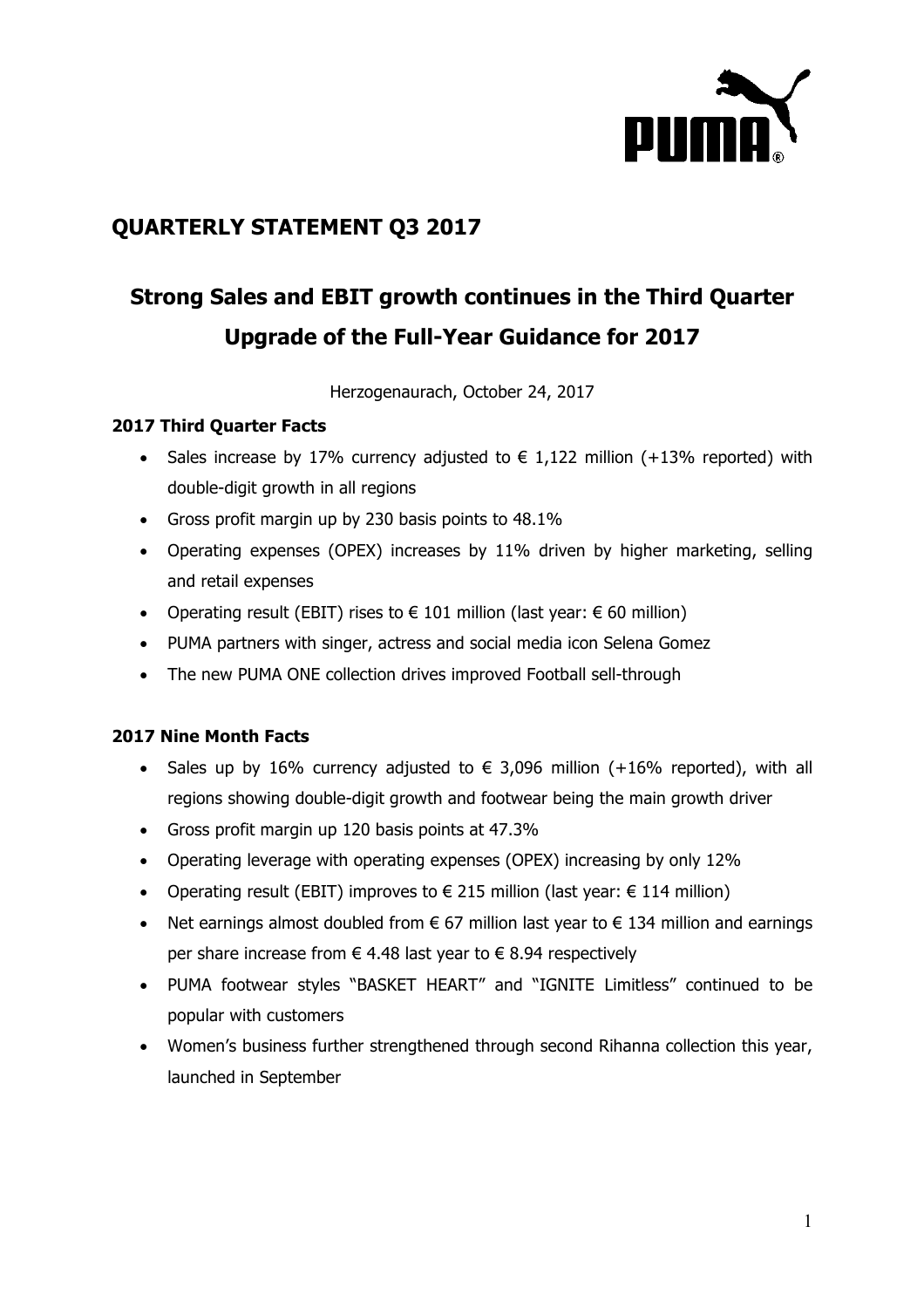#### **Bjørn Gulden, Chief Executive Officer of PUMA SE:**

"The third quarter was another good quarter for us with double-digit growth in all regions and strong growth in all product segments. With gross profit margin exceeding our expectations and a continued focus on operating expenses, we were able to deliver a very positive and better than expected operating result (EBIT).

This development in the third quarter combined with a good orderbook for the fourth quarter made us raise the outlook for the full year. We now expect currency adjusted sales to increase between 14% and 16% and the operating result (EBIT) to come in between € 235 million and  $∈$  245 million."

|                                       | <b>Third Quarter</b> |       |              | <b>Nine Months</b>   |  |         |         |              |                      |
|---------------------------------------|----------------------|-------|--------------|----------------------|--|---------|---------|--------------|----------------------|
| Sales by regions and product segments | Q <sub>3</sub>       |       | growth rates |                      |  | $1 - 9$ |         | growth rates |                      |
| $\epsilon$ million                    | 2017                 | 2016  | <b>Euro</b>  | currency<br>adjusted |  | 2017    | 2016    | Euro         | currency<br>adjusted |
| <b>Breakdown by regions</b>           |                      |       |              |                      |  |         |         |              |                      |
| <b>EMEA</b>                           | 498,3                | 408,6 | 22,0%        | 22,7%                |  | 1.298,2 | 1.084,3 | 19,7%        | 19,7%                |
| Americas                              | 376,6                | 342,9 | 9,8%         | 15,6%                |  | 1.077,6 | 946,6   | 13,8%        | 14,3%                |
| Asia/Pacific                          | 246,9                | 238,7 | 3,4%         | 10,2%                |  | 719,8   | 637,7   | 12,9%        | 13,7%                |
| <b>Total</b>                          | 1.121,8              | 990,2 | 13,3%        | 17,4%                |  | 3.095,6 | 2.668,5 | 16,0%        | 16,4%                |
|                                       |                      |       |              |                      |  |         |         |              |                      |
| <b>Breakdown by product segments</b>  |                      |       |              |                      |  |         |         |              |                      |
| Footwear                              | 545,3                | 458,8 | 18,9%        | 23,2%                |  | 1.507,2 | 1.211,0 | 24,5%        | 24,9%                |
| Apparel                               | 391,8                | 377,4 | 3,8%         | 7,6%                 |  | 1.053,0 | 966,6   | 8,9%         | 9,4%                 |
| Accessories                           | 184,7                | 154,0 | 19,9%        | 23,9%                |  | 535,5   | 491,0   | 9,1%         | 9,1%                 |
| <b>Total</b>                          | 1.121,8              | 990,2 | 13,3%        | 17,4%                |  | 3.095,6 | 2.668,5 | 16,0%        | 16,4%                |

#### **Sales Development:**

## **Third Quarter 2017**

PUMA's **sales** growth continued in the third quarter of 2017. Sales rose by 17.4% currencyadjusted to  $\epsilon$  1,121.8 million (+13.3% reported), compared to  $\epsilon$  990.2 million in the previous year. All regions supported the sales growth showing a double-digit increase. Footwear continued to be the main growth driver and Accessories also increased doubledigit, while Apparel grew at a more modest rate.

The **gross profit margin** improved by 230 basis points from 45.8% to 48.1% in the third quarter. Further improvements in sourcing, higher sales of new products with a higher margin and selective price adjustments helped to improve the gross profit margin despite negative currency impacts.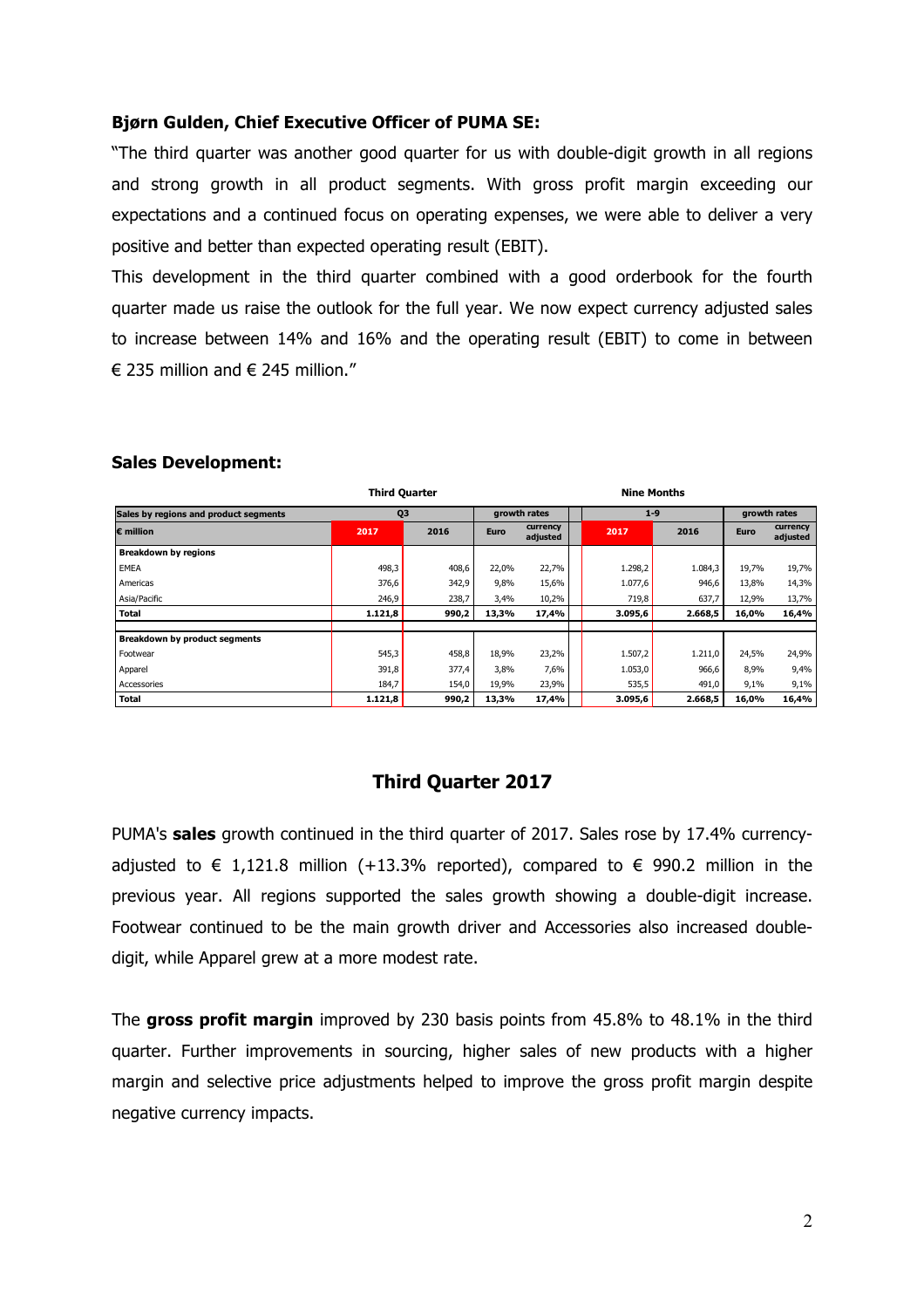**Operating expenses (OPEX)** grew by 11.4% to  $\epsilon$  442.6 million in the third quarter. The increase was driven by higher marketing, selling and retail expenses, while costs for other operating functions grew only moderately.

The **operating result (EBIT)** increased from  $€ 60.3$  million last year to  $€ 101.2$  million due to strong sales growth combined with an improved gross profit margin.

**Net earnings** rose from € 39.5 million to € 62.1 million and **earnings per share** increased correspondingly from  $\epsilon$  2.64 to  $\epsilon$  4.16 in the third quarter.

## **Nine Months 2017**

**Sales** for the nine-month period increased by 16.4% currency adjusted to  $€ 3,095.6$  million (+16.0% reported) and were above expectations. All regions showed double-digit growth with Footwear being the main growth driver. Major gains were achieved by the Running and Training and Sportstyle categories, with Platform, Suede, BASKET HEART, FIERCE and IGNITE Limitless footwear styles performing well.

Including eCommerce, PUMA's own and operated **retail sales** rose by 22.0% currency adjusted to  $\epsilon$  673.0 million. This represents a share of 21.7% of total sales for the ninemonth period (20.6% in the previous year). The performance was achieved by positive likefor-like growth in our existing retail stores, opening of new stores and strong growth in our eCommerce business.

The **gross profit margin** improved by 120 basis points from 46.1% to 47.3% in the first nine months of 2017. The increase of the gross profit margin, despite the negative currency impacts, was driven by further improvements in sourcing, higher sales of new products with a higher margin and selective price adjustments.

**Operating expenses (OPEX)** rose by 11.7% and amounted to  $\epsilon$  1,260.3 million. The increase was due to higher sales-related variable costs, intensified marketing activities and investments in own retail stores. Costs for other operating functions grew only moderately.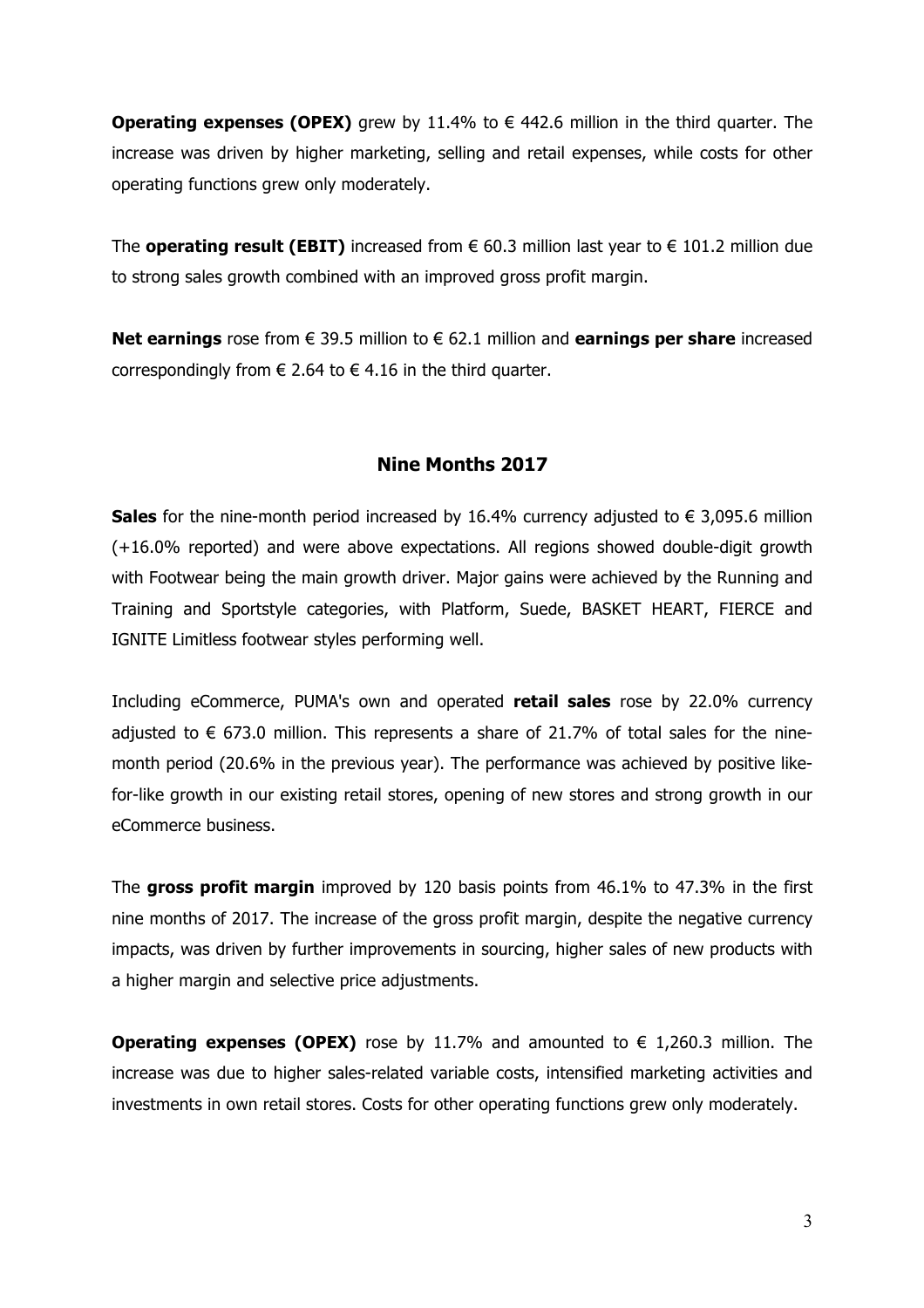The **operating result (EBIT)** improved from  $\epsilon$  113.5 million last year to  $\epsilon$  214.8 million in the first nine months of 2017. This development underlines the improved operating performance, with strong sales growth, a higher gross profit margin and an improved operating leverage.

**Net earnings** in the first nine months almost doubled and came in at € 133.6 million (last year: € 67.0 million). This result translates into **earnings per share** of € 8.94 compared to € 4.48 last year.

#### **Working Capital**

Despite the double-digit sales growth and a higher number of owned and operated retail stores, PUMA's **working capital** increased only modestly to € 762.8 million, an increase of 4.3%. **Inventories** were up 11.3% at € 795.8 million in order to ensure product availability, to support further growth and to meet the increased need for products due to our additional retail stores. **Trade receivables** rose by 16.0% to € 677.4 million and **trade payables** were up 20.6% to  $\epsilon$  580.5 million.

#### **Outlook 2017**

In light of the strong third-quarter increase in sales and profitability as well as the positive business outlook for the fourth quarter of 2017, **PUMA raises the full-year guidance** for its consolidated sales, gross profit margin, operating expenses and operating result (EBIT). The Management now expects that currency adjusted **sales** will increase between 14% and 16% (previous guidance: currency adjusted increase between 12% and 14%). The **gross profit margin** is now anticipated to improve to approx. 46.5% (previous guidance: approx. 46.0%). Due to the expected increase in sales, the Management now foresees **operating expenses (OPEX)** to increase at a low double-digit percentage rate (previous guidance: increase at a high single-digit percentage rate).

As a consequence, the **operating result (EBIT)** is now anticipated to come in between € 235 million and € 245 million (previous quidance: between € 205 million and € 215 million). In line with the previous guidance, the Management still expects that **net earnings** will improve significantly in 2017.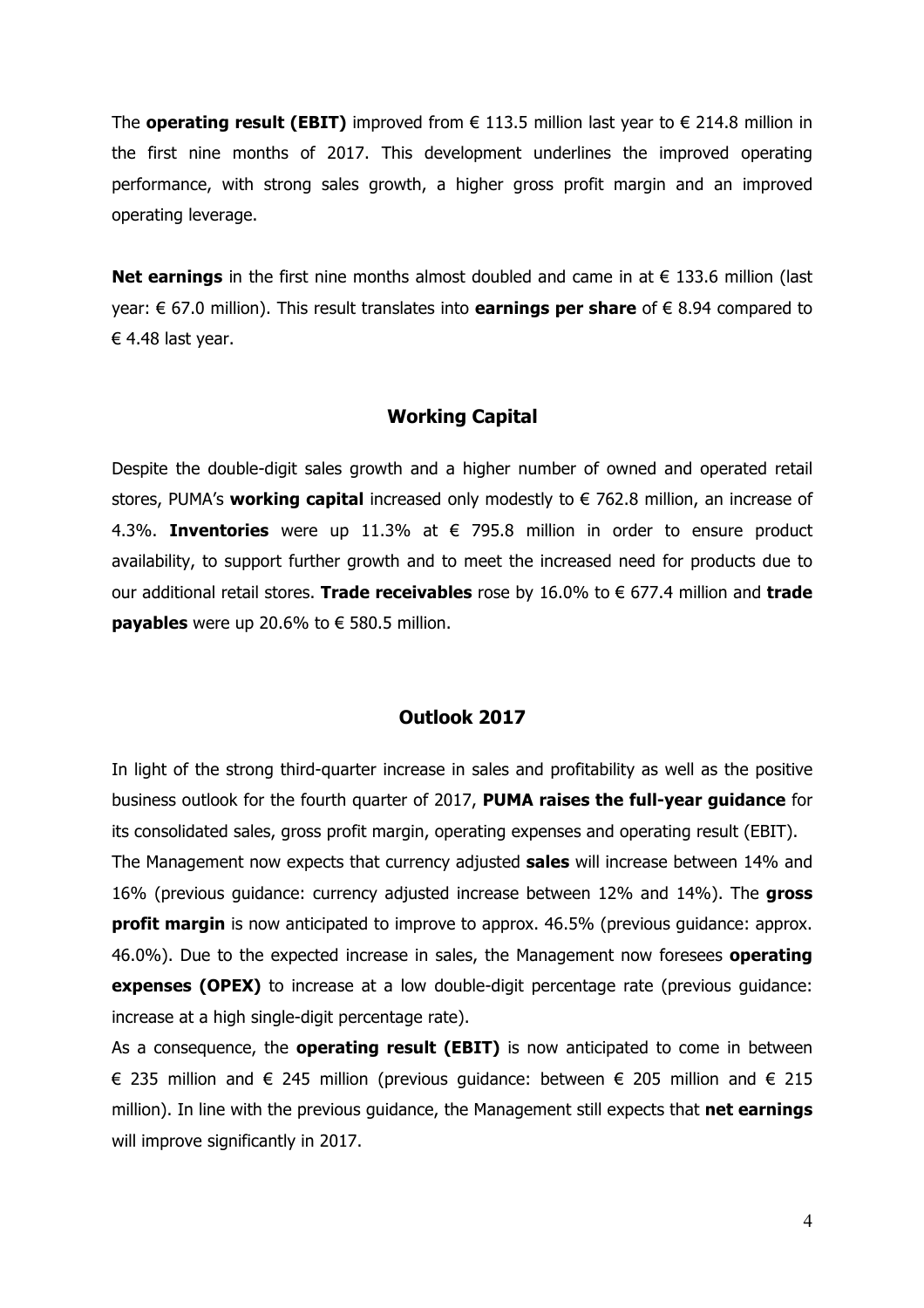|                                                         |                    | <b>Third Quarter</b> |         |                    | <b>Nine Months</b> |          |
|---------------------------------------------------------|--------------------|----------------------|---------|--------------------|--------------------|----------|
| <b>Income Statement</b>                                 | Q3/2017            | 03/2016              | Devi-   | $1 - 9/2017$       | $1 - 9/2016$       | Devi-    |
|                                                         | $\epsilon$ million | $\epsilon$ million   | ation   | $\epsilon$ million | $\epsilon$ million | ation    |
| <b>Sales</b>                                            | 1.121,8            | 990,2                | 13,3%   | 3.095,6            | 2.668,5            | 16,0%    |
| Cost of sales                                           | $-581,8$           | $-536,4$             |         |                    |                    |          |
|                                                         |                    |                      | 8,5%    | $-1.631,6$         | $-1.439,3$         | 13,4%    |
| <b>Gross profit</b>                                     | 540,0              | 453,8                | 19,0%   | 1.464,0            | 1.229,3            | 19,1%    |
| - in % of consolidated sales                            | 48,1%              | 45,8%                |         | 47,3%              | 46,1%              |          |
| Royalty and commission income                           | 3,9                | 3,9                  | $-1,6%$ | 11,0               | 12,1               | $-8,7%$  |
| Other operating income and expenses                     | $-442,6$           | $-397,4$             | 11,4%   | $-1.260,3$         | $-1.127,9$         | 11,7%    |
| <b>Operating result (EBIT)</b>                          | 101,2              | 60,3                 | 67,9%   | 214,8              | 113,5              | 89,2%    |
| - in % of consolidated sales                            | 9,0%               | 6,1%                 |         | 6,9%               | 4,3%               |          |
| Financial result / Income from associated companies     | $-3,4$             | $-1,3$               | 169,1%  | $-5,9$             | $-6,8$             | $-13,5%$ |
| Earnings before taxes (EBT)                             | 97,8               | 59,0                 | 65,7%   | 208,9              | 106,7              | 95,8%    |
| - in % of consolidated sales                            | 8,7%               | 6,0%                 |         | 6,7%               | 4,0%               |          |
| Taxes on income                                         | $-28,3$            | $-17,3$              | 63,5%   | $-59,1$            | $-30,9$            | 91,3%    |
| - Tax rate                                              | 28,9%              | 29,3%                |         | 28,3%              | 29,0%              |          |
| Net earnings attributable to non-controlling interests  | $-7,4$             | $-2,2$               | 233,5%  | $-16,2$            | $-8,8$             | 82,9%    |
| <b>Net earnings</b>                                     | 62,1               | 39,5                 | 57,2%   | 133,6              | 67,0               | 99,5%    |
| Earnings per share $(\epsilon)$                         | 4,16               | 2,64                 | 57,2%   | 8,94               | 4,48               | 99,5%    |
| Earnings per share (€) - diluted                        | 4,16               | 2,64                 | 57,2%   | 8,94               | 4,48               | 99,5%    |
| Weighted average shares outstanding (million)           |                    |                      |         | 14,942             | 14,940             | 0,0%     |
| Weighted average shares outstanding - diluted (million) |                    |                      |         | 14,942             | 14,940             | 0,0%     |

Rounding differences may be observed in the percentage and numerical values expressed in millions of Euro since the underlying calculations are always based on thousands of Euro.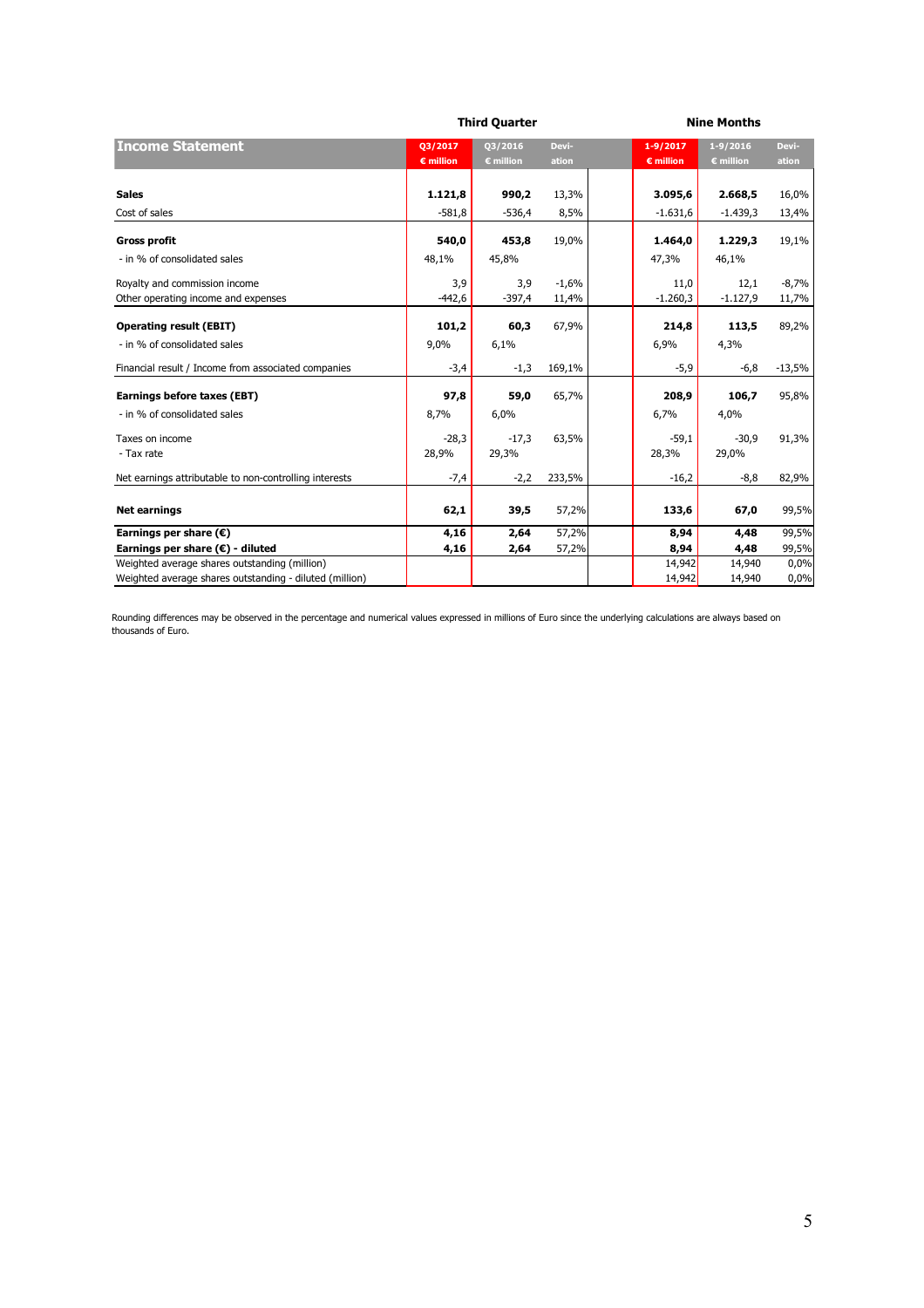| <b>Balance Sheet</b>                                | Sep. 30,'17        | Sep. 30,'16      | Devi-    | Dec. 31,'16        |
|-----------------------------------------------------|--------------------|------------------|----------|--------------------|
|                                                     | $\epsilon$ million | <b>€ million</b> | ation    | $\epsilon$ million |
|                                                     |                    |                  |          |                    |
| <b>ASSETS</b>                                       |                    |                  |          |                    |
| Cash and cash equivalents                           | 238,2              | 237,7            | 0,2%     | 326,7              |
| Inventories                                         | 795,8              | 715,0            | 11,3%    | 718,9              |
| Trade receivables                                   | 677,4              | 584,1            | 16,0%    | 499,2              |
| Other current assets (Working Capital related)      | 166,4              | 148,8            | 11,8%    | 141,4              |
| Other current assets                                | 29,5               | 30,8             | $-4,3%$  | 79,2               |
| <b>Current assets</b>                               | 1.907,2            | 1.716,4          | 11,1%    | 1.765,4            |
| Deferred taxes                                      | 208,7              | 217,2            | $-3,9%$  | 229,5              |
| Other non-current assets                            | 748,4              | 732,7            | 2,1%     | 770,2              |
| <b>Non-current assets</b>                           | 957,1              | 949,9            | 0,8%     | 999,7              |
|                                                     |                    |                  |          |                    |
| <b>Total Assets</b>                                 | 2.864,3            | 2.666,3          | 7,4%     | 2.765,1            |
| <b>LIABILITIES AND SHAREHOLDERS' EQUITY</b>         |                    |                  |          |                    |
| <b>Current financial liabilities</b>                | 39,0               | 34,8             | 11,9%    | 25,3               |
| Trade payables                                      | 580,5              | 481,4            | 20,6%    | 580,6              |
| Other current liabilities (Working Capital related) | 296,2              | 235,3            | 25,9%    | 242,3              |
| Other current liabilities                           | 133,9              | 150,3            | $-10,9%$ | 46,6               |
| <b>Current liabilities</b>                          | 1.049,6            | 901,8            | 16,4%    | 894,9              |
|                                                     |                    |                  |          |                    |
| Deferred taxes                                      | 54,3               | 58,1             | $-6,6%$  | 63,1               |
| Pension provisions                                  | 31,5               | 22,0             | 43,4%    | 31,6               |
| Other non-current liabilities                       | 68,7               | 47,8             | 43,7%    | 53,3               |
| <b>Non-current liabilities</b>                      | 154,5              | 127,9            | 20,8%    | 148,0              |
|                                                     |                    |                  |          |                    |
| <b>Shareholders' Equity</b>                         | 1.660,2            | 1.636,6          | 1,4%     | 1.722,2            |
| <b>Total Liabilities and Shareholders' Equity</b>   | 2.864,3            | 2.666,3          | 7,4%     | 2.765,1            |

Rounding differences may be observed in the percentage and numerical values expressed in millions of Euro since the underlying calculations are always based on thousands of Euro.